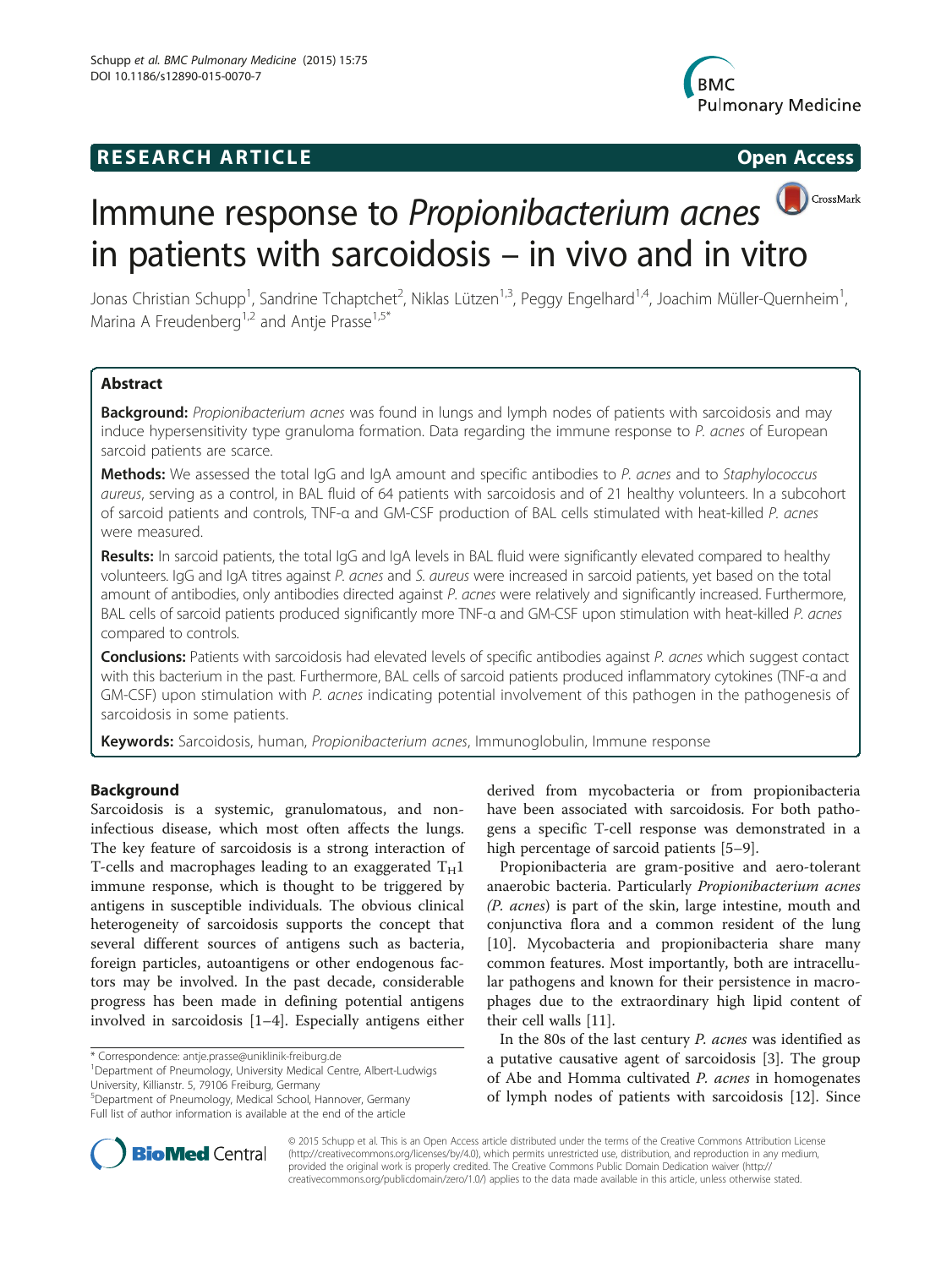then, P. acnes was detected by several, more sophisticated, methods: Hiramatsu et al. found elevated propionibacterial DNA in bronchoalveolar lavage cells from patients with sarcoidosis compared to healthy volunteers [\[13\]](#page-5-0), Ishige and Ichikawa et al. confirmed and quantified the propionibacterial DNA in BAL cells, lymph nodes and lungs tissue [[10](#page-5-0), [14](#page-5-0)] and Negi et al. detected *P. acnes* antigens with monoclonal antibodies in tissue sections [\[15](#page-5-0)] of sarcoid patients. Significantly higher levels of P. acnes genome were reported in sarcoid patients compared to patients with tuberculosis or healthy controls [[16](#page-5-0)]. In addition, antibodies directed against RP35, a fragment of the P. acnes trigger factor, were found to be elevated in BAL fluid of sarcoidosis patients [[17\]](#page-5-0). Most of these data are derived from studies by Japanese groups testing Japanese patients, while only very limited data exist for Caucasian patients. Furthermore, P. acnes is able to provoke a granulomatous  $T_H1$  inflammation in mice mimicking sarcoidosis [\[18](#page-5-0)–[21](#page-5-0)]. Based on the Japanese data, Y. Eishi formulated the hypothesis that, in sarcoid patients, a latent P. acnes lung and/or lymph node infection can lead to a hypersensitivity granuloma formation directed against P. acnes and it's derived proteins [[3\]](#page-5-0).

In sarcoidosis, elevation of several proinflammatory cytokines has been shown [[22\]](#page-5-0). Tumour necrosis factor alpha  $(TNF-\alpha)$  and granulocyte macrophage colonystimulating factor (GM-CSF) are two key cytokines: TNF- $\alpha$  is required for granuloma formation, as shown in several studies in mice [\[23, 24\]](#page-5-0) and GM-CSF is able to induce transformation of alveolar macrophages into multinucleated giant cells [[25\]](#page-5-0). Both, granulomas and multinucleated giant cells, are the hallmark histopathological changes in sarcoidosis.

Based on these data we investigated whether specific P. acnes directed immunoglobulin production could be detected in Caucasian sarcoid patients, as specific antibodies reflect a previous, in vivo, immune response to P. acnes. As well, we attempted to prove an immunologic response of BAL cells to P. acnes in vitro.

## Methods

## Subjects

64 patients with sarcoidosis who underwent bronchoscopy for routine diagnostic evaluation and 21 healthy volunteers were included after obtaining their written informed consent. Diagnosis was made by clinical evaluation, HRCT, laboratory and histologic findings (non-caseating epitheloid granulomas on tissue biopsies) according to the American Thoracic Society/European Respiratory Society/World Association for Sarcoidosis and Other Granulomatous Disorders (ATS/ERS/WASOG) statement. Bronchoscopy and bronchoalveolar lavage (BAL) was performed using standard technique [\[26](#page-5-0)]. BAL cells were processed as previously described [\[26](#page-5-0)]. The study was approved by the local ethics committee of Albert-Ludwig University Freiburg (231/03).

#### IgG- and IgA-ELISA

We performed the following ELISA to quantify the total amount of IgG and IgA: 96 well plates were coated with 1:1000 diluted goat anti-human IgG + IgM + IgA antibodies (Dianova, Hamburg, Germany). We used 1:300 diluted goat anti-human IgG / IgA conjugated with alkaline phosphatase (Dianova, Hamburg, Germany) as detection antibodies and p-nitrophenylphosphate (Sigma-Aldrich, St. Louis, USA) as substrate. The detection limits were 0.8 ng/ml total IgG and total IgA, respectively.

## Preparation of P. acnes or S. aureus antigen

Propionibacterium acnes (ATCC 12930) and Staphylococcus aureus (S. aureus) were cultured, heat-killed and lyophilised as previously described [\[27](#page-5-0)]. The lyophilisate was resuspended in carbonate buffer (8.4 g NaHCO<sub>3</sub> & 3.56 g Na<sub>2</sub>CO<sub>3</sub> in 1 l H<sub>2</sub>O, pH 9.5) by sonification (at 4 °C for 30 min). The bacterial suspension was centrifuged (at room temperature for 2 min, 20000 g) and concentration of the supernatant (antigen) was measured using BCA protein assay (Pierce, Bonn) and adjusted with carbonate buffer to 1 mg/ml. P. acnes and S. aureus antigens were used for specific ELISA and stimulation of BAL cells.

### Anti-P. acnes-IgG/IgA- and Anti-S. aureus-IgG/IgA-ELISA

To measure the relative specific antibodies against P. acnes and S. aureus the following ELISA was utilized: 1 μg P. acnes or 0.7 μg S. aureus bacterial antigen was coated on 96-well ELISA maxisorb plates (Nunc, Roskilde, Denmark) and incubated at 37 °C for one hour followed by 4 °C overnight. The plates were washed twice with washing buffer (0.1 % Tween 20 in PBS), then blocked with 200 μl blocking buffer (2 % BSA in PBS) at room temperature for one hour. The BAL fluids were diluted with blocking buffer; one serum was used as standard in each experiment. After washing, the plates were loaded with standard or samples in triplicates, incubated at room temperature for two hours and then washed again. As detection antibodies we used 25 ng alkaline phosphatase linked anti-human IgA or IgA (Southern Biotechnology, USA) per well. 50 μg pNPP (Sigma, St. Louis, USA) per well served as substrate. Optical density (OD) was measured with an ELISA reader (Tecan, Crailsheim) at 405 nm against a reference value (492 nm). A non-linear regression standard curve was calculated (Prism software, GraphPad Inc.) using the ODs of the standard serum. After adjusting for the dilution factor relative antibody titres in relative arbitrary units (AU) were obtained.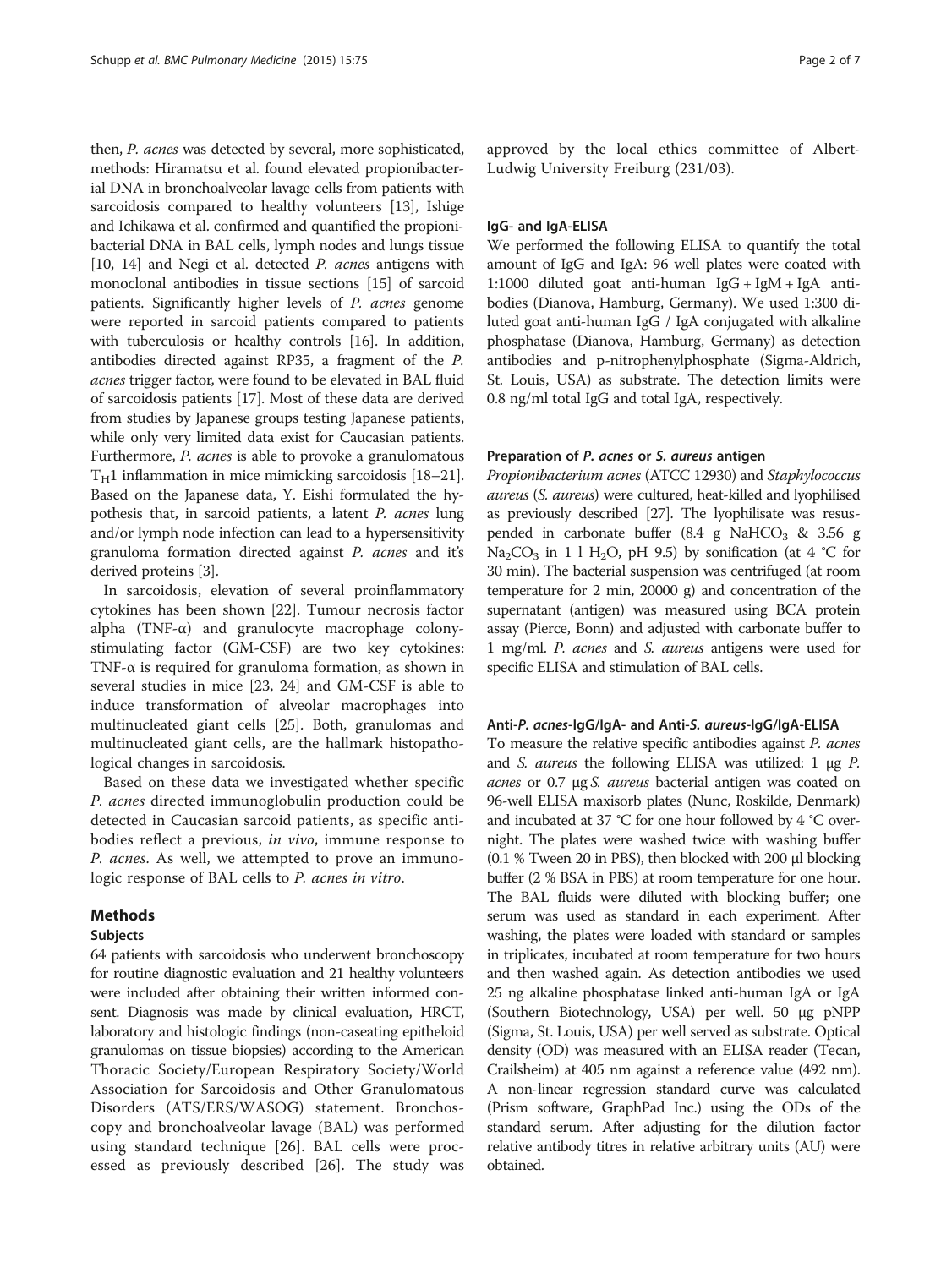# Stimulation of BAL cells with P. acnes and cytokine measurement

BAL cells were suspended in RPMI medium (Gibco, Karlsruhe, Germany) supplemented with 10 % fetal calf serum and 1 % penicillin/streptomycin and put in 24 well plates (one million BAL cells/ml/well). If indicated, BAL cells were stimulated with P. acnes lysate  $(1 \mu g/ml)$ in a 5 %  $CO_2$  incubator at 37 °C for 24 h. The supernatant was harvested, frozen and stored at -80 °C until cytokine measurement. TNF-α and GM-CSF were quantified in duplicates using DuoSet ELISA Development System Kits (R&D Systems Europe, UK) according to the manufacturer's instructions.

#### Statistical analysis

Values are expressed as means ± SD. Characteristics of patients with sarcoidosis and healthy volunteers were compared using a Mann-Whitney U test for continuous measures and Fisher's exact test for categorical measures. Wilcoxon signed-rank test was used to compare matched samples. Spearman rank correlation was utilized to establish possible correlations between numerical values. A significance level of  $p < 0.05$  was used in all statistics.

#### Results

# Study population

The 64 patients had a mean age of 46.1 and a balanced gender distribution compared to healthy volunteers (see table 1). The healthy volunteers were significantly younger (age 28.9, p < 0.0001, table 1). 43 patients had a clinical involvement of hilar lymph nodes (radiologic stage I and II), 21 patients had not (radiologic stage III and IV). Eleven of the patients had an acute course of the disease, i.e. Löfgren syndrome. Patients with Löfgren syndrome were not significantly younger than sarcoid patients without Löfgren syndrome (age 40.9 vs. 47.1 years,  $p = 0.14$ ).

### Table 1 Baseline characteristics

|                              | Healthy<br>volunteers | Patients with<br>sarcoidosis | $p$ value           |
|------------------------------|-----------------------|------------------------------|---------------------|
|                              | $n = 21$              | $n = 64$                     |                     |
| Age [years]                  | 28.9                  | 46.1                         | p < 0.0001          |
| Sex [male/female]            | 11/10                 | 34/30                        | n.s. ( $p = 1.00$ ) |
| X-ray type [I/II/III/IV]     | n. a.                 | 19/24/16/5                   | n. a.               |
| Löfgren syndrome<br>[yes/no] | n. a.                 | 11/53                        | n. a.               |
| Total IgG [µg/ml]<br>in BAIF | 12.4                  | 84.3                         | p < 0.0001          |
| Total IgA [µg/ml]<br>in BALF | 8.7                   | 84.9                         | p < 0.0001          |

Definition of abbreviations: BALF bronchoalveolar lavage fluid, X-ray type according to Scadding [\[42](#page-6-0)], IgA/IgG: immunoglobulin A/G, n. a.: not applicable, n. s.: not significant

### Total IgA/IgG in BAL fluid

The BALF of patients with sarcoidosis is characterized by a significant increased amount of immunoglobulins (84.3 μg/ml IgG and 84.9 μg/ml IgA on average) compared to healthy volunteers  $(12.4 \text{ µg/ml IgG and } 8.7 \text{ µg/}$ ml IgA,  $p < 0.0001$ , Fig. [1\)](#page-3-0). Patients without Löfgren syndrome or patients with radiological stage III and IV had significantly more total IgA in BALF compared with patients with Löfgren syndrome or with radiological stage I and II ( $p = 0.01$  and  $p = 0.04$ , respectively). There was no such difference in total IgG in the BALF. There was no correlation in total IgG or total IgA and age in patients with sarcoidosis or healthy volunteers, and there was no significant difference in IgA or IgG levels comparing male and female sarcoid patients or healthy volunteers, respectively (all  $p > 0.05$ ).

# Total specific Anti-P. acnes-IgG/IgA- and Anti-S. aureus-IgG/IgA

The total specific antibodies against *P. acnes* and against S. *aureus* were increased in patients with sarcoidosis ( $p <$ 0.0001). There was no difference in total IgG or IgA levels regarding patients with/without clinical involvement of hilar lymph nodes (radiological stage I/II compared to stage III/IV) or with/without Löfgren syndrome.

## Specific antibody ratio of P. acnes and S. aureus

To evaluate, if there is a relative increase in specific antibodies, we calculated a ratio between the total specific anti-P. acnes or anti-S. aureus antibodies (in arbitrary units) and the total amount of immunoglobulin concentrations in the BALF. This ratio was called "specific antibody ratio". The specific antibody ratio of P. acnes-IgGs were significantly increased in BALF of sarcoid patients compared to BALF of healthy volunteers  $(p = 0.0002)$ , but not the anti-*P. acnes*-IgAs  $(p = 0.19)$ . The anti-*P*. acnes-IgAs were significantly increased in patients with Löfgren syndrome (Fig. [2](#page-3-0)) and in patients with clinical involvement of hilar lymph nodes (radiological stage I/II). The specific antibody ratio of anti-S. aureus-IgG and –IgA were not increased in patients with sarcoidosis ( $p = 0.33$ ) and  $p = 0.68$ , respectively).

#### Cytokine profile of BAL cells after P. acnes stimulation

BAL cells were cultured for 24 h with or without stimulation with heat-killed *P. acnes*  $(1 \mu g/ml)$ . The production of the proinflammatory cytokines GM-CSF and TNF-α from untreated and P. acnes-stimulated BAL cells was measured by ELISA. Strikingly, unstimulated BAL cells of sarcoid patients had spontaneously elevated levels of TNF-α  $(530 \pm 505 \text{ pg/ml vs. } 145 \pm 263 \text{ pg/ml}, \text{ p} = 0.03, \text{ Fig. 3})$  $(530 \pm 505 \text{ pg/ml vs. } 145 \pm 263 \text{ pg/ml}, \text{ p} = 0.03, \text{ Fig. 3})$  $(530 \pm 505 \text{ pg/ml vs. } 145 \pm 263 \text{ pg/ml}, \text{ p} = 0.03, \text{ Fig. 3})$ compared to BAL cells of healthy volunteers. P. acnes was neither able to significantly induce GM-CSF nor TNF-α production in BAL cells of healthy volunteers. Yet, in BAL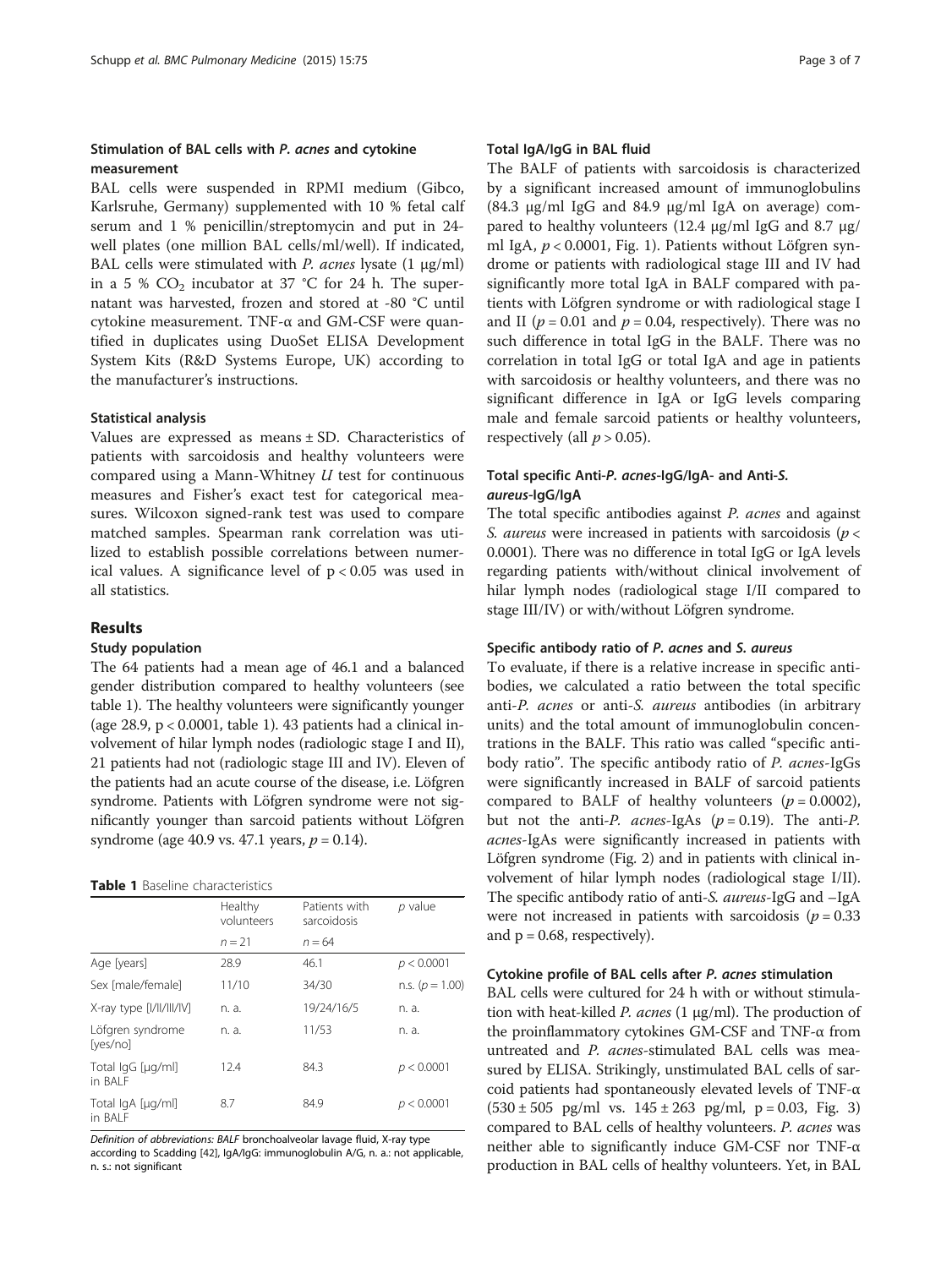<span id="page-3-0"></span>

cells from sarcoid patients, P. acnes strongly stimulated GM-CSF  $(p = 0.0002)$  and TNF- $\alpha$   $(p = 0.001)$  production compared to unstimulated cells (Fig. [3](#page-4-0)). Thus, in patients with sarcoidosis, P. acnes stimulated BAL cells produced 1283 ± 932 pg/ml GM-CSF vs. 137 ± 270 pg/ml GM-CSF in unstimulated cells ( $p = 0.001$ ).

# Discussion

P. acnes is a gram-positive, low virulent bacterium and is thought to be, beside mycobacteria, a potential factor involved in the pathogenesis of sarcoidosis. A previous study reported the presence of P. acnes in BAL cells and lymph nodes of patients with sarcoidosis [[12\]](#page-5-0). In this study we investigated the specific immune response to P. acnes in sarcoid patients.

In accordance with Vandenplas and colleagues, we showed increased local immunoglobulin production, particularly higher immunoglobulin G and A concentrations in the bronchoalveolar lavage of sarcoid patients [[28\]](#page-5-0). The

mechanisms of hypergammaglobulinemia in sarcoidosis are not fully understood, but three points seem to be clear: First, IFNg, a hallmark cytokine in sarcoidosis, is a potent stimulus of IgG secretion by B-cells [[29\]](#page-5-0). Secondly, several studies have shown, that the IgG production in sarcoidosis is compartimentalized i.e. locally produced in the lung [[30,](#page-5-0) [31](#page-6-0)]. And thirdly, BAL T-cells from sarcoid patients stimulate B-cells to secret more immunoglobulins as well [[30](#page-5-0)]. Furthermore, sarcoidosis is thought to be an antigen driven hypersensitivity reaction [\[32\]](#page-6-0). On the basis of these data, it was hypothesized that in the lungs in situ antigen presentation takes place leading to local immunoglobulin production.

Looking for specific antibodies against P. acnes, we used S. aureus as control since S. aureus belongs, similar as P. acnes, to commensals of the skin and the respiratory tract [\[33](#page-6-0)]. We found elevated total specific antibodies against P. acnes and S. aureus in sarcoid patients. The increased total amount of IgG and IgA in patients

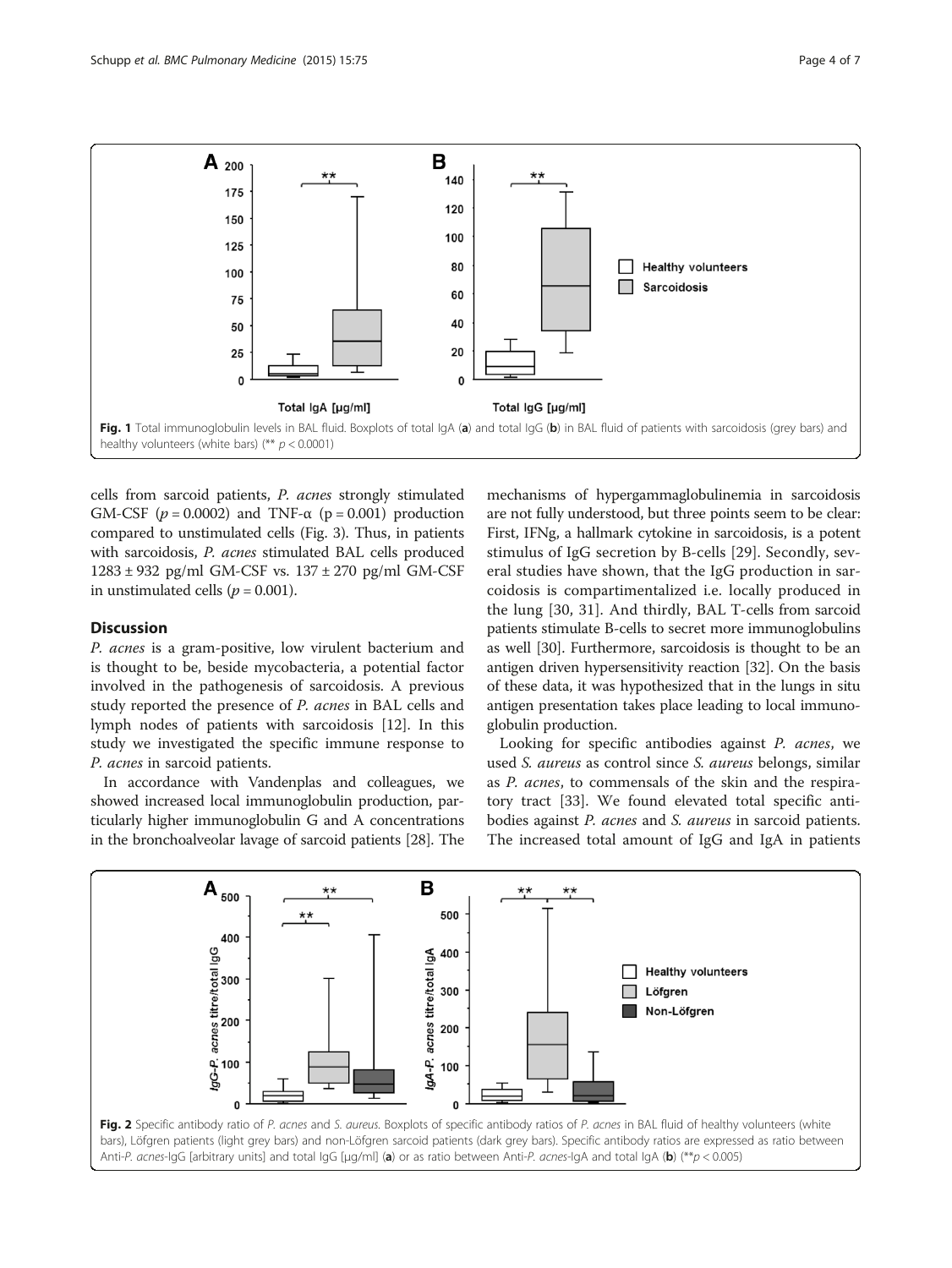<span id="page-4-0"></span>

with sarcoidosis (Fig. [1](#page-3-0)) probably accounts for the enhanced total S. aureus titre, since the relative S. aureus titres were not elevated. This differs completely from the anti-P. acnes titre which are relatively and absolutely elevated (Fig. [2\)](#page-3-0). Thus, the pulmonary immune system of sarcoid patients must have encountered *P. acnes* in the past. This is the first time an increased specific B-cell immune response to *P. acnes* could be proven in Caucasian sarcoid patients.

IgA and IgG prevent, amongst other things, bacteria and viruses from adhesion to the epithelium. Both, IgG and IgA are able to reach extravascular spaces; IgG by passive diffusion and IgA by an active transport across the epithelium [\[34\]](#page-6-0). Anti.-P. acnes-IgA was relatively elevated only in early disease, especially in Löfgren syndrome, while anti.-P. acnes-IgG was relatively increased in chronic disease as well. This finding might indicate that recent exposure to P. acnes is evident in Löfgren syndrome. The significance of all studies looking for a direct confirmation of *P. acnes* in sarcoid biopsies were limited to the fact that it is a commensal of the lung and also present in healthy individuals. Furthermore there is the possibility of contamination of the samples by P. acnes, as it is also a major commensal of the upper respiratory tract. With our approach in verifying a previously occurred exposure with *P. acnes* in vivo, we were able to abrogate this experimental limitation. Thus, our data suggest that Caucasian sarcoid patients had a recent immunologic response to *P. acnes*. Our study is limited by the fact, that our control group is significantly younger than the sarcoid patients. Aging leads to a decline of the immune system's function, a phenomenon called "immunosenescence"; e.g., the reactivity to antigens is markedly reduced in older people [\[35](#page-6-0)]. We cannot exclude that part of the observed differences is due to aging, but we assume that the aging influence is marginal, because there was no correlation in sarcoid

patients or healthy volunteers between total immunoglobulin levels and age. Because our study is biased regarding age, it may be possible that we underestimated the significance of relative IgG and IgA P. acnes titres rather than overestimated.

Next we explored, if there is an in vitro response in BAL cells stimulated with heat-killed P. acnes. Unstimulated BAL cells of patients with sarcoidosis already produced more TNF-α compared to control BAL cells, as shown by many groups [\[36, 37](#page-6-0)]. The unstimulated GM-CSF increase was not significant, possibly due to a too small sample size, and in line with Prior et. al [\[38](#page-6-0)]. When stimulated with heat-killed P. acnes, BAL cells of healthy volunteers were anergic, yet in sarcoid patients, we saw a highly significant increase in proinflammatory cytokines such as TNF-α and GM-CSF, which has never been reported before. This results suggest that stimulation with P. acnes leads to an exaggerated local release of cytokines necessary for granuloma and multinucleated giant cell formation, the typical histopathological changes observed in sarcoidosis [[23](#page-5-0), [24\]](#page-5-0). Of interest, increased IL-2 production and BAL T-cell proliferation following stimulation with P. acnes were reported by Mori and colleagues [[39](#page-6-0)]. However, this phenomenon is not exclusively for sarcoidosis since also in skin acne an increase of TNF-α after P. acnes stimulation was reported [[40\]](#page-6-0). Thus, our data indicate that contact of immune cells to *P. acnes* may boost the  $T_H1$  immune response in sarcoidosis.

# Conclusion

Our findings of P. acnes specific responses in Caucasian sarcoid patients contribute to improve the understanding of the pathogenesis of sarcoidosis. We show here that most patients with sarcoidosis have elevated levels of specific antibodies against P. acnes and have therefore been in contact with this bacterium in the past.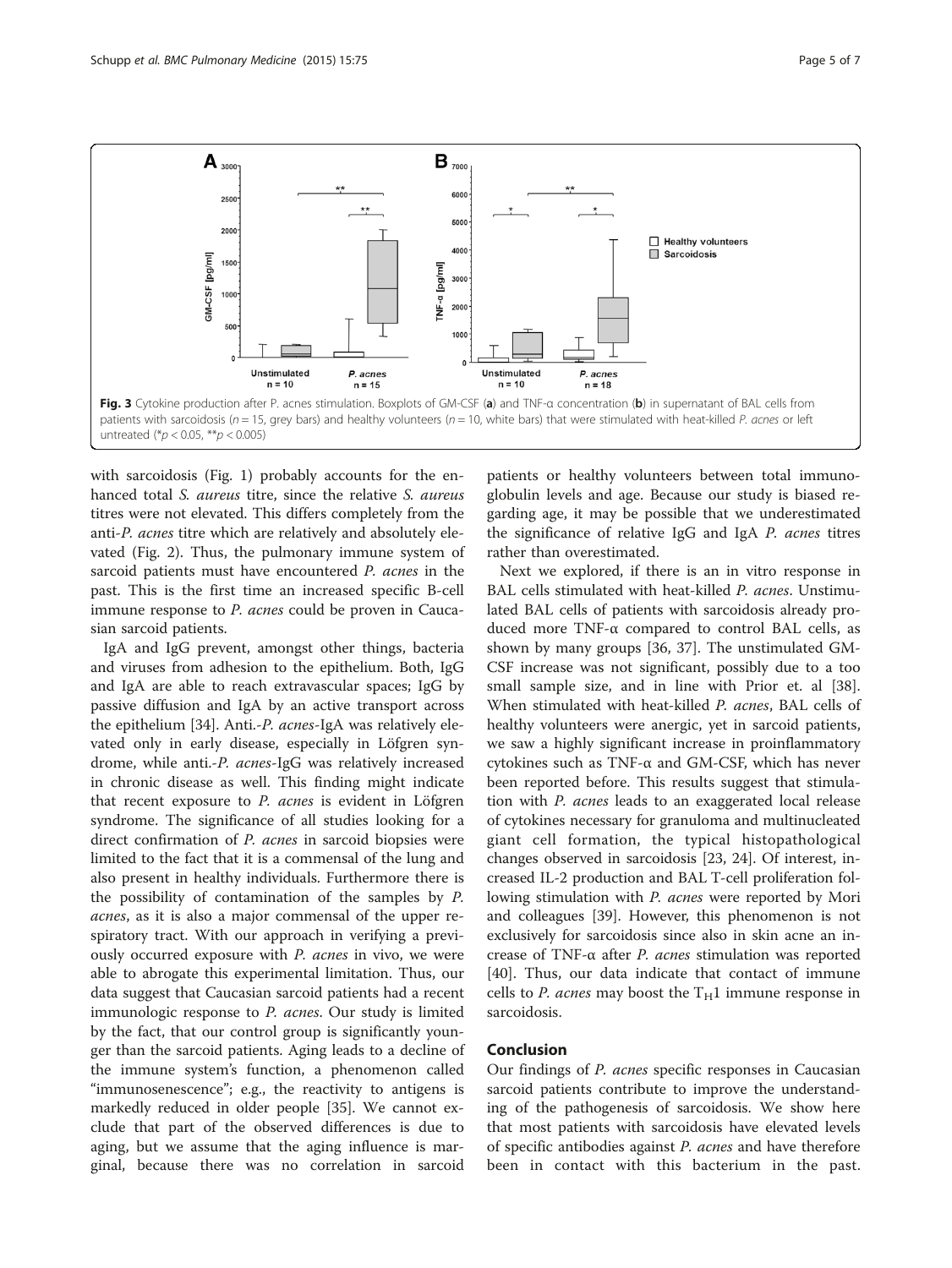<span id="page-5-0"></span>Furthermore, BAL cells of sarcoid patients produce inflammatory cytokines (TNF-α and GM-CSF) upon stimulation with heat-killed P. acnes suggesting involvement of this pathogen in the pathogenesis of sarcoidosis. In accordance with the literature [1, [41](#page-6-0)] our study supports the notion that an unknown etiologic event disrupts the physiological tolerance towards the commensal P. acnes with subsequent deposition of non-degradable remnants, which gives rise to a nidus and causes granuloma formation.

#### Competing interests

The authors declare that they have no competing interests.

#### Authors' contributions

ST, NL and JS performed the experiments and the statistical analysis. AP designed of the study, performed the statistical analysis and wrote the manuscript. JS wrote the draft and designed the study. AP, JMQ and MF conceived of the study, participated in its design and coordination and helped to draft the manuscript. AP and JMQ supervised recruitment of patients and healthy volunteers. All authors read and approved the final manuscript.

#### Acknowledgments

The article processing charge was funded by the German Research Foundation (DFG) and the Albert Ludwigs University Freiburg in the funding program Open Access Publishing. We thank N. Wehrle, S. Hahn, H. Rhode-Wagner and S. Kamenker for skilful technical assistance.

#### Author details

<sup>1</sup>Department of Pneumology, University Medical Centre, Albert-Ludwigs University, Killianstr. 5, 79106 Freiburg, Germany. <sup>2</sup>Department of Developmental Immunology, Max Planck Institute of Immunobiology und Epigenetics, Freiburg, Germany. <sup>3</sup>Department of Radiology, University Medical Centre, Freiburg, Germany. <sup>4</sup>Faculty of Biology, University of Freiburg, Freiburg, Germany. <sup>5</sup>Department of Pneumology, Medical School, Hannover, Germany.

#### Received: 30 March 2015 Accepted: 6 July 2015 Published online: 24 July 2015

#### References

- Zissel G. Cellular activation in the immune response of sarcoidosis. Semin Respir Crit Care Med. 2014;35:307–15.
- 2. Moller DR. Potential etiologic agents in sarcoidosis. Proc Am Thorac Soc. 2007;4:465–8.
- 3. Eishi Y. Etiologic aspect of sarcoidosis as an allergic endogenous infection caused by Propionibacterium acnes. Biomed Res Int. 2013;2013:935289.
- 4. Valeyre D, Prasse A, Nunes H, Uzunhan Y, Brillet P-Y, Müller-Quernheim J. Sarcoidosis. Lancet. 2014;383:1155–67.
- 5. Ishige I, Usui Y, Takemura T, Eishi Y. Quantitative PCR of mycobacterial and propionibacterial DNA in lymph nodes of Japanese patients with sarcoidosis. Lancet. 1999;354:120–3.
- 6. Chen ES, Wahlström J, Song Z, Willett MH, Wikén M, Yung RC, et al. T cell responses to mycobacterial catalase-peroxidase profile a pathogenic antigen in systemic sarcoidosis. J Immunol. 2008;181:8784–96.
- 7. Nakata Y, Kataoka M, Ejiri T, Mori Y, Hioka T, Maeda T, et al. The response of alveolar lymphocytes induced by Propionibacterium acnes in pulmonary sarcoidosis: correlation with clinical studies, pulmonary function studies and bronchoalveolar lavage. Nihon Kyobu Shikkan Gakkai Zasshi. 1989;27:837–41.
- 8. Carlisle J, Evans W, Hajizadeh R, Nadaf M, Shepherd B, Ott RD, et al. Multiple Mycobacterium antigens induce interferon-gamma production from sarcoidosis peripheral blood mononuclear cells. Clin Exp Immunol. 2007;150:460–8.
- Orme IM, Andersen P, Boom WH. T cell response to Mycobacterium tuberculosis. J Infect Dis. 1993;167:1481–97.
- 10. Ishige I, Eishi Y, Takemura T, Kobayashi I, Nakata K, Tanaka I, et al. Propionibacterium acnes is the most common bacterium commensal in

peripheral lung tissue and mediastinal lymph nodes from subjects without sarcoidosis. Sarcoidosis Vasc Diffuse Lung Dis. 2005;22:33–42.

- 11. Scott MT, Milas L. The distribution and persistence in vivo of Corynebacterium parvum in relation to its antitumor activity. Cancer Res. 1977;37:1673–9.
- 12. Homma JY, Abe C, Chosa H, Ueda K, Saegusa J, Nakayama M, et al. Bacteriological investigation on biopsy specimens from patients with sarcoidosis. Jpn J Exp Med. 1978;48:251-5.
- 13. Hiramatsu J, Kataoka M, Nakata Y, Okazaki K, Tada S, Tanimoto M, et al. Propionibacterium acnes DNA detected in bronchoalveolar lavage cells from patients with sarcoidosis. Sarcoidosis Vasc Diffuse Lung Dis. 2003;20:197–203.
- 14. Ichikawa H, Kataoka M, Hiramatsu J, Ohmori M, Tanimoto Y, Kanehiro A, et al. Quantitative analysis of propionibacterial DNA in bronchoalveolar lavage cells from patients with sarcoidosis. Sarcoidosis Vasc Diffuse Lung Dis. 2008;25:15–20.
- 15. Negi M, Takemura T, Guzman J, Uchida K, Furukawa A, Suzuki Y, et al. Localization of propionibacterium acnes in granulomas supports a possible etiologic link between sarcoidosis and the bacterium. Mod Pathol. 2012;25:1284–97.
- 16. Eishi Y, Suga M, Ishige I, Kobayashi D, Yamada T, Takemura T, et al. Quantitative analysis of mycobacterial and propionibacterial DNA in lymph nodes of Japanese and European patients with sarcoidosis. J Clin Microbiol. 2002;40:198–204.
- 17. Ebe Y, Ikushima S, Yamaguchi T, Kohno K, Azuma A, Sato K, et al. Proliferative response of peripheral blood mononuclear cells and levels of antibody to recombinant protein from Propionibacterium acnes DNA expression library in Japanese patients with sarcoidosis. Sarcoidosis Vasc Diffuse Lung Dis. 2000;17:256–65.
- 18. Nishiwaki T, Yoneyama H, Eishi Y, Matsuo N, Tatsumi K, Kimura H, et al. Indigenous pulmonary Propionibacterium acnes primes the host in the development of sarcoid-like pulmonary granulomatosis in mice. Am J Pathol. 2004;165:631–9.
- 19. McCaskill JG, Chason KD, Hua X, Neuringer IP, Ghio AJ, Funkhouser WK, et al. Pulmonary immune responses to Propionibacterium acnes in C57BL/6 and BALB/c mice. Am J Respir Cell Mol Biol. 2006;35:347–56.
- 20. Iio K, Iio TU, Okui Y, Ichikawa H, Tanimoto Y, Miyahara N, et al. Experimental pulmonary granuloma mimicking sarcoidosis induced by Propionibacterium acnes in mice. Acta Med Okayama. 2010;64:75–83.
- 21. Tchaptchet S, Gumenscheimer M, Kalis C, Freudenberg N, Hölscher C, Kirschning CJ, et al. TLR9-dependent and independent pathways drive activation of the immune system by Propionibacterium acnes. PLoS One. 2012;7, e39155.
- 22. Ziegenhagen MW, Schrum S, Zissel G, Zipfel PF, Schlaak M, Müller-Quernheim J. Increased expression of proinflammatory chemokines in bronchoalveolar lavage cells of patients with progressing idiopathic pulmonary fibrosis and sarcoidosis. J Investig Med. 1998;46:223–31.
- 23. Smith D, Hänsch H, Bancroft G, Ehlers S. T-cell-independent granuloma formation in response to Mycobacterium avium: role of tumour necrosis factor-alpha and interferon-gamma. Immunology. 1997;92:413–21.
- 24. Broos CE, van Nimwegen M, Hoogsteden HC, Hendriks RW, Kool M, van den Blink B. Granuloma Formation in Pulmonary Sarcoidosis. Front Immunol. 2013;4:437.
- 25. Lemaire I, Yang H, Lauzon W, Gendron N. M-CSF and GM-CSF promote alveolar macrophage differentiation into multinucleated giant cells with distinct phenotypes. J Leukoc Biol. 1996;60:509–18.
- 26. Prasse A, Pechkovsky DV, Toews GB, Jungraithmayr W, Kollert F, Goldmann T, et al. A vicious circle of alveolar macrophages and fibroblasts perpetuates pulmonary fibrosis via CCL18. Am J Respir Crit Care Med. 2006;173:781–92.
- 27. Sing A, Merlin T, Knopf HP, Nielsen PJ, Loppnow H, Galanos C, et al. Bacterial induction of beta interferon in mice is a function of the lipopolysaccharide component. Infect Immun. 2000;68:1600–7.
- 28. Vandenplas O, Depelchin S, Delaunois L, Delwiche JP, Sibille Y. Bronchoalveolar lavage immunoglobulin A and G and antiproteases correlate with changes in diffusion indices during the natural course of pulmonary sarcoidosis. Eur Respir J. 1994;7:1856–64.
- 29. Snapper CM, Rosas F, Moorman MA, Jin L, Shanebeck K, Klinman DM, et al. IFN-gamma is a potent inducer of Ig secretion by sort-purified murine B cells activated through the mIg, but not the CD40, signaling pathway. Int Immunol. 1996;8:877–85.
- 30. Hunninghake GW, Crystal RG. Mechanisms of hypergammaglobulinemia in pulmonary sarcoidosis. Site of increased antibody production and role of T lymphocytes. J Clin Invest. 1981;67:86–92.